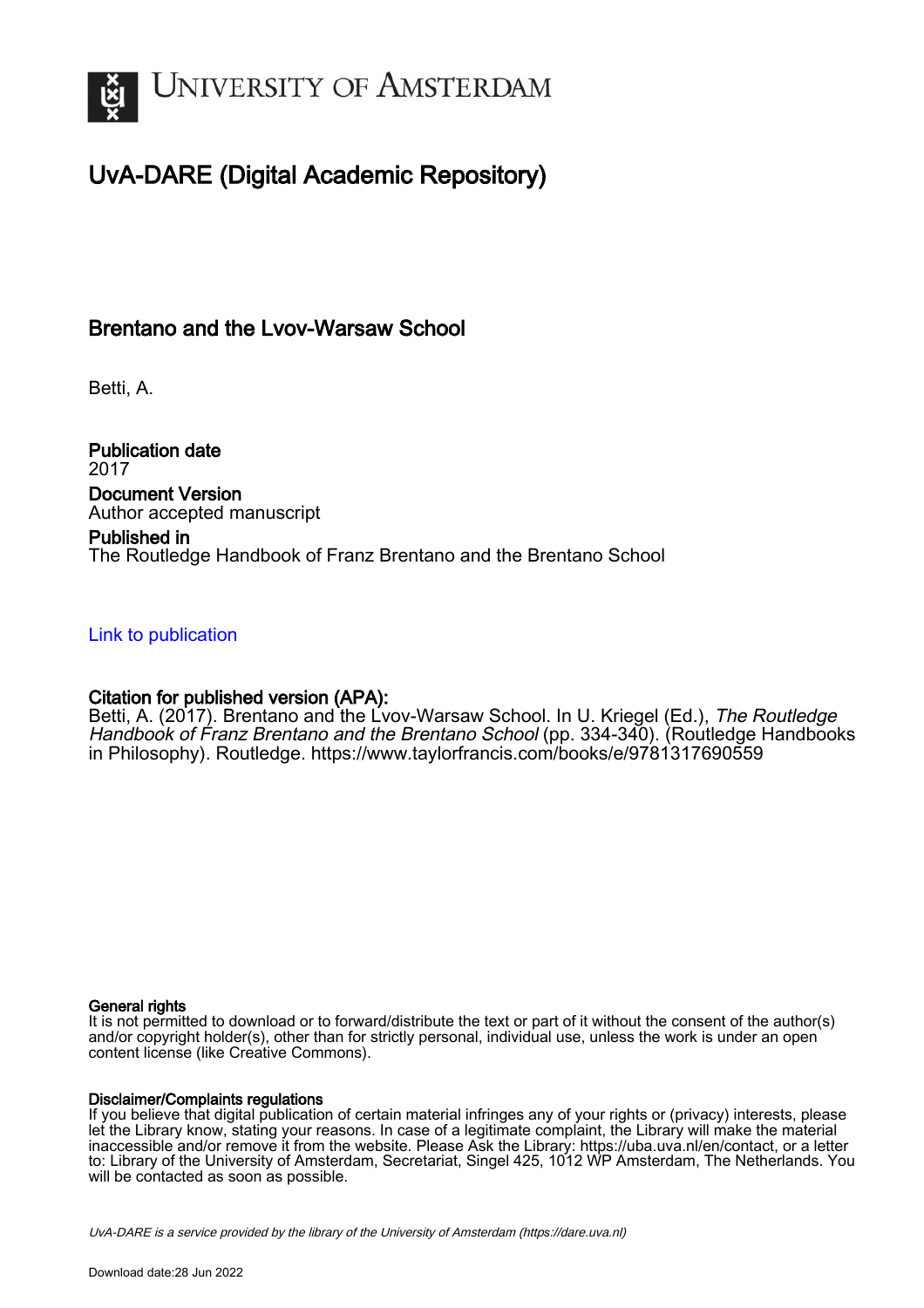# Brentano and the Lvov-Warsaw School

Arianna Betti

### **1. Introduction**

The Lvov-Warsaw School was one of the (two, in fact) most important movements in 20th century scientifically oriented philosophy. Its foundation can be uncontroversially identified with the appointment in 1895 to the Chair of Philosophy in Lvov (currently Lviv, Ukraine) of Kazimierz Twardowski (1866– 1938[\),](#page-15-0) who had been a student and follower of Franz Brentano in Vienna in 1886- 1895.i One can safely say that both the Lvov-Warsaw School's existence and its flourishing were mostly due to Twardowski's strenuous organizational and didactic activity – so much that 'member of the Lvov-Warsaw School' appears synonymous with 'direct or indirect pupil of Twardowski'.<sup>[ii](#page-15-1)</sup> Also beyond doubt is that Brentano's influence on Twardowski was profound, that Twardowski arrived in Lvov with the intention of spreading Brentano's ideas on Polish soil, and that he emphatically put that intention in practice (Twardowski 1926: 26; cf. Betti 2006a: 55). Far from being conclusively established, by contrast, is the extent of Brentano's influence on the Lvov-Warsaw School. Shortly put, and in some anticipation of what follows, in certain aspects that influence was all-pervading, in other aspects quite limited. Jerzy Giedymin captured the situation like this:

The Brentano-Twardowski philosophy did not appeal much to most of Twardowski's students. He influenced them not so much through any specific philosophical doctrine as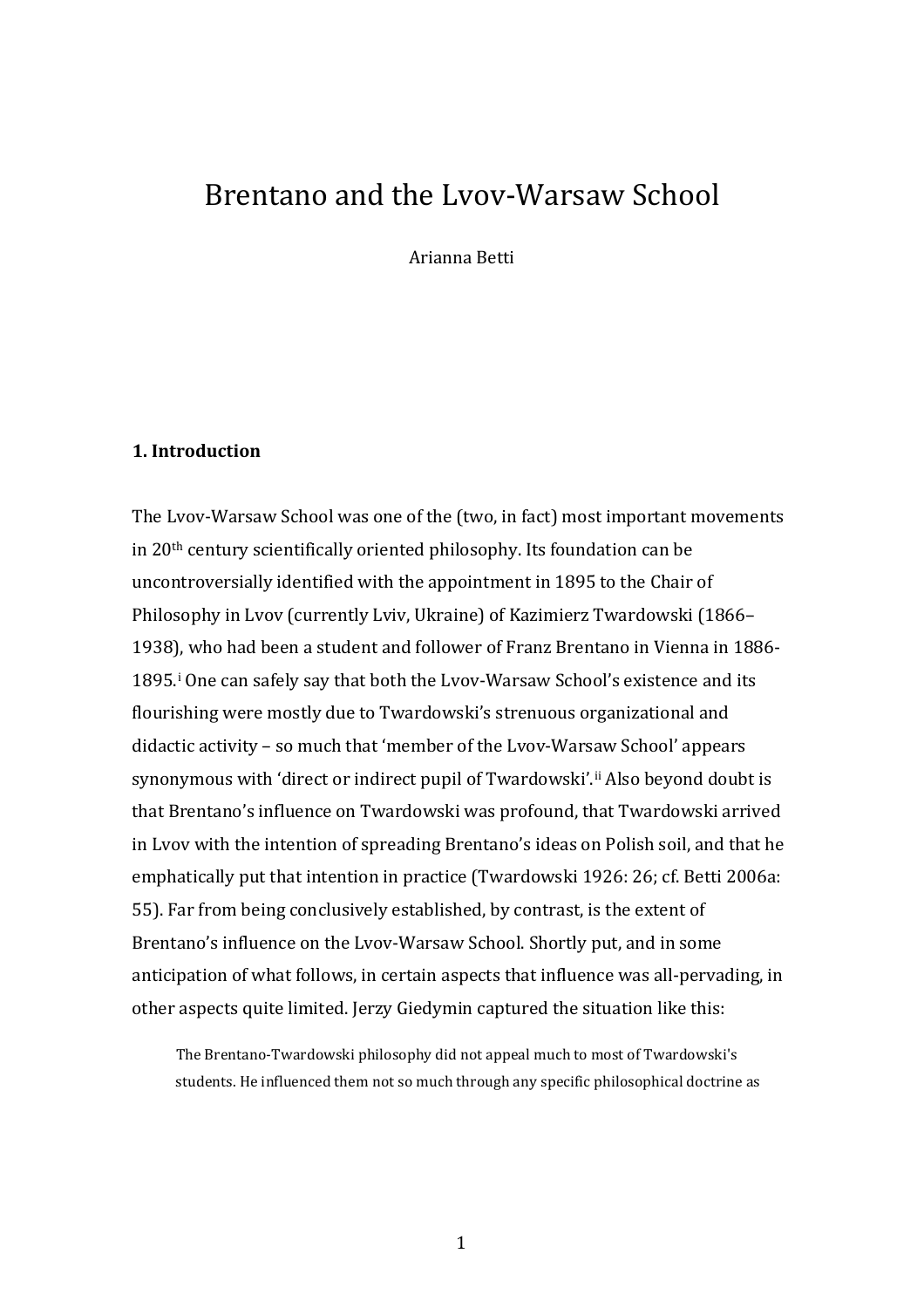through his teaching activities and the ideals of clarity, precision and rationality which he preached. (Giedymin 1986: 190)

Giedymin makes two points. The first regards issues of metaphilosophical kind (of great influence), the second 'Brentano-Twardowski' specific philosophical doctrines (of little influence).

The first point is ubiquitously echoed in the scholarly literature. There was a set of ideas regarding the nature of philosophical inquiry and the methodology of philosophy that simply *defined* the kind of philosophy done in the Lvov-Warsaw School. Philosophy should be clear, precise, anti-speculative (i.e. rationalitydriven) and consisting of justified statements: as Brentano's fourth *Habilitation*thesis stated, the true method of philosophy is the same as that of the natural sciences. As a corollary, German idealistic metaphysics was to be opposed (Woleński 2014: 174; see also Twardowski 1904: 49). To get an idea of the kind of philosophical work done and appreciated by the School, one might consider Kotarbińska 1932, where Janina Kotarbińska (Dina Sztejnbarg-Kamińska, 1901- 1997) distinguished a full twenty-six different meanings of the term 'chance'.

Giedymin's second point is rarely echoed. Quite the contrary, in fact: there have been several attempts to establish that 'Brentano-Twardowski' specific philosophical doctrines *did* exert considerable influence upon the Lvov-Warsaw School. Most influential among these attempts is probably Woleński and Simons' (1989) seminal article on the influence of Brentano's ideas on truth in the Lvov-Warsaw School up to Tarski. The paper clearly focused on one theme, truth – but perhaps because truth is such an important and iconic theme, given its association with Tarski and his Polish background, a general picture somehow emerged according to which Tarski was Brentano's philosophical grand-grandson.<sup>[iii](#page-15-2)</sup>

An alternative line of research has recently brought renewed support for Giedymin's stance. If specific 'Brentano-Twardowski' doctrines are present, it is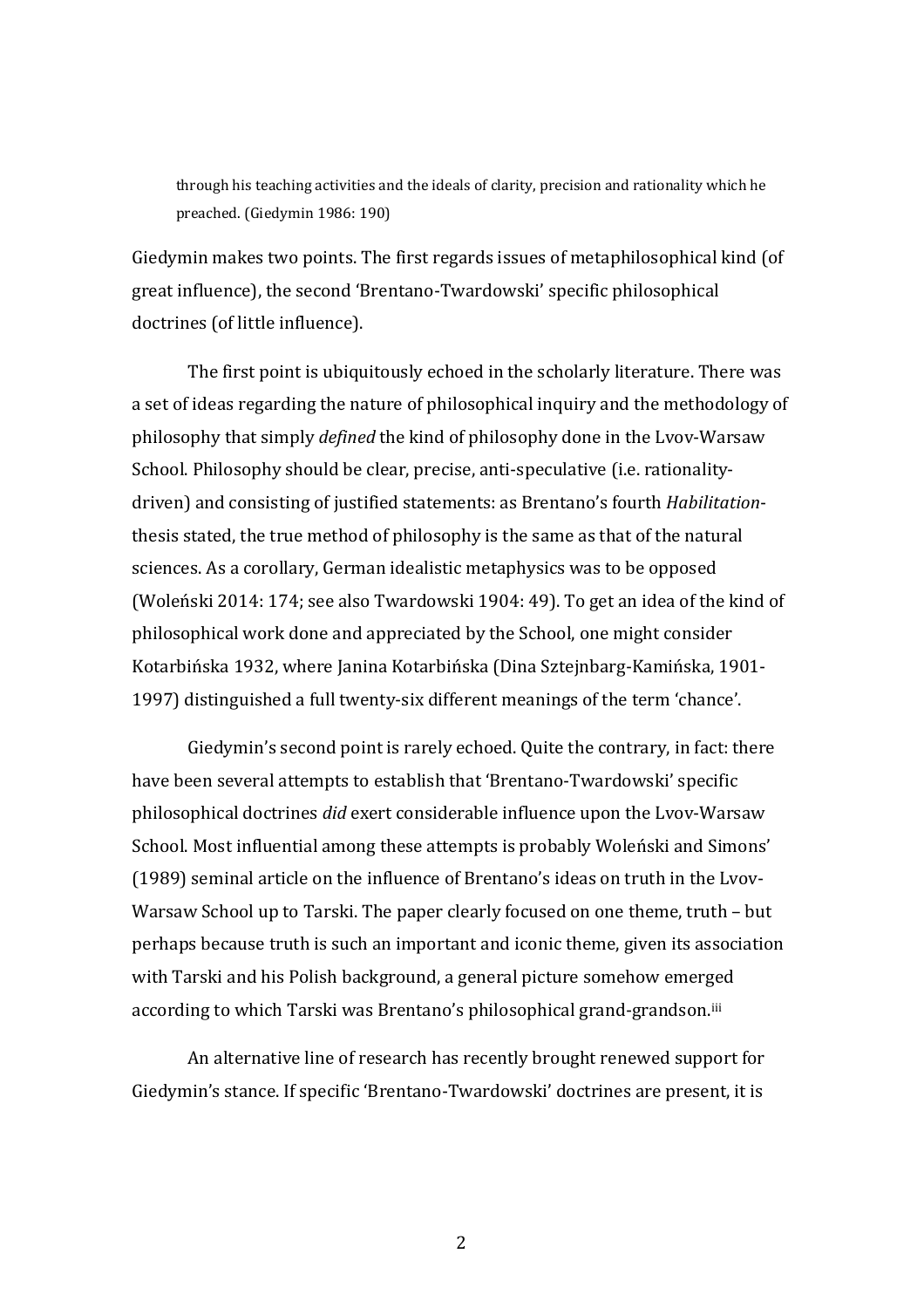argued, they are present only in (some phases of the thought of) some exponents of the Lvov-Warsaw School. Even general philosophical stances such as the respect for Aristotle-style m[eta](#page-16-0)physics in the sense of a (formal) theory of objects, including mereology,<sup>iv</sup> it is argued, are due to an intellectual mix stemming from the philosophical tradition in general, including a substantial share of ideas coming from Bernard Bolzano (Betti 2006a, 2006b, 2016). If so, similar considerations, one might argue, presumably hold for traits strongly connected to tra[d](#page-16-1)itional metaphysics, namely realism and the correspondence theory of truth.<sup>v</sup> In this paper I will provide some additional focus to this alternative, back-to-Giedymin line.

## **2. The 'Brentano-Twardowski' doctrines**

Importantly, Twardowski did not belong to Brentanian orthodoxy (unlike Marty, Kraus and Kastil; see Haller 1986: 17-8); he deviated instead in substantial aspects from Brentano's own stances (like Meinong and Husserl; *Ibid.*). Giedymin aptly speaks of 'Brentano-Twardowski philosophy', for Brentano's doctrines came to Poland thus variously altered. In this light, a good way to proceed is to first distinguish the specific themes on which Twardowski agreed with Brentano (the 'Brentano-Twardowski philosophy') from the specific themes on which he disagreed with him, and then investigate which (dis)agreements were actually taken up by Twardowski's pupils. In this and the following section I will offer some remarks on both points, and conclude with a general suggestion for further research.

The 'Brentano-Twardowski doctrines' that are sensible for us to consider here – Twardowski's agreements with Brentano – are the following. (Agr.i) Twardowski took descriptive psychology to be foundational for the whole of philosophy, including logic (Betti and Raspa 2016: ix; see also this volume, CHAP. 4).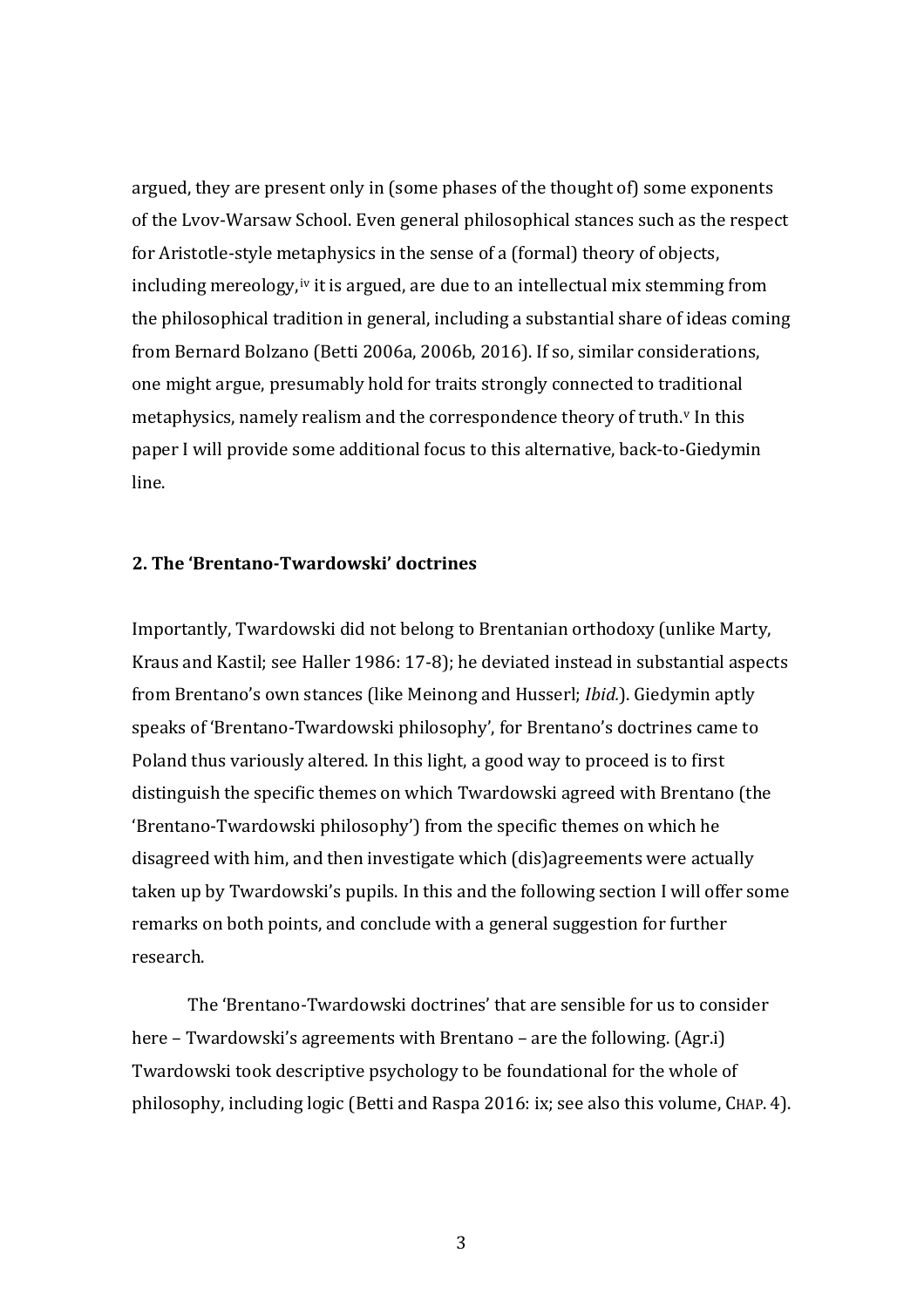Twardowski's general apparatus of key philosophical concepts revolved around *intentionality* as mark of the mental, that is, concepts such as *presentation*, *judgement*, *inner perception*, etc., played a fundamental role in philosophy, and thus in logic (*Ibid.*); (Agr.ii) Twardowski adhered to the method of descriptive analysis or analytic description, rather than championing the formal methods of logic (Woleński 2014: 173-4). Moreover, (Agr.iii) descriptive psychology had to keep its primacy (Schaar 2015: 22), and was to be preferred to experimental psychology, especially as far as the role and value of introspection was concerned (Rzepa 2015: 240, 244), notwithstanding the fact that according to Twardowski descriptive psychology needed to be supplemented by experimental psychology to overcome certain shortcomings (Rzepa 2015: 243), for example, by Wundt's experiments, which had the advantage of being repeatable and accessible also to others, not only to the agent who has the perceptions (Schaar 2015: 22). Finally, (Agr.iv) Twardowski saw ethics as having cognitive content, with a basis on emotional experience (Brożek 2015: 163 n. 10).

All four points just highlighted are related in an important manner: in particular, (Agr.ii) and (Agr.iii) concern the method of (Agr.i), and (Agr.iv) derives directly from (Agr.i).

As to Twardowski's deviations from Brentano, those that might be sensible for us to consider here are the following. (Dev.i) Twardowski took *truth* to be absolute instead of time-dependent, a move which went hand in hand with his choosing judgement-tokens as truth-bearers, instead of judgement-types like Brentano (Betti 2006b: 378-79, especially n. 20).<sup>[vi](#page-16-2)</sup> (Dev.ii) Twardowski took *truthbearers* to come in two forms, existential and relational (instead of accepting only the existential form like Brentano – see CHAP. 10); those of relational form had S-P form, to wit the Bolzanian form of propositions 'A has b' (Betti and van der Schaar 2004: 8, Betti and Raspa 2016: xxxi). (Dev.iii) Twardowski took the (non-simple) *object* of truth-bearers to be of two kinds, complexes and relationships (instead of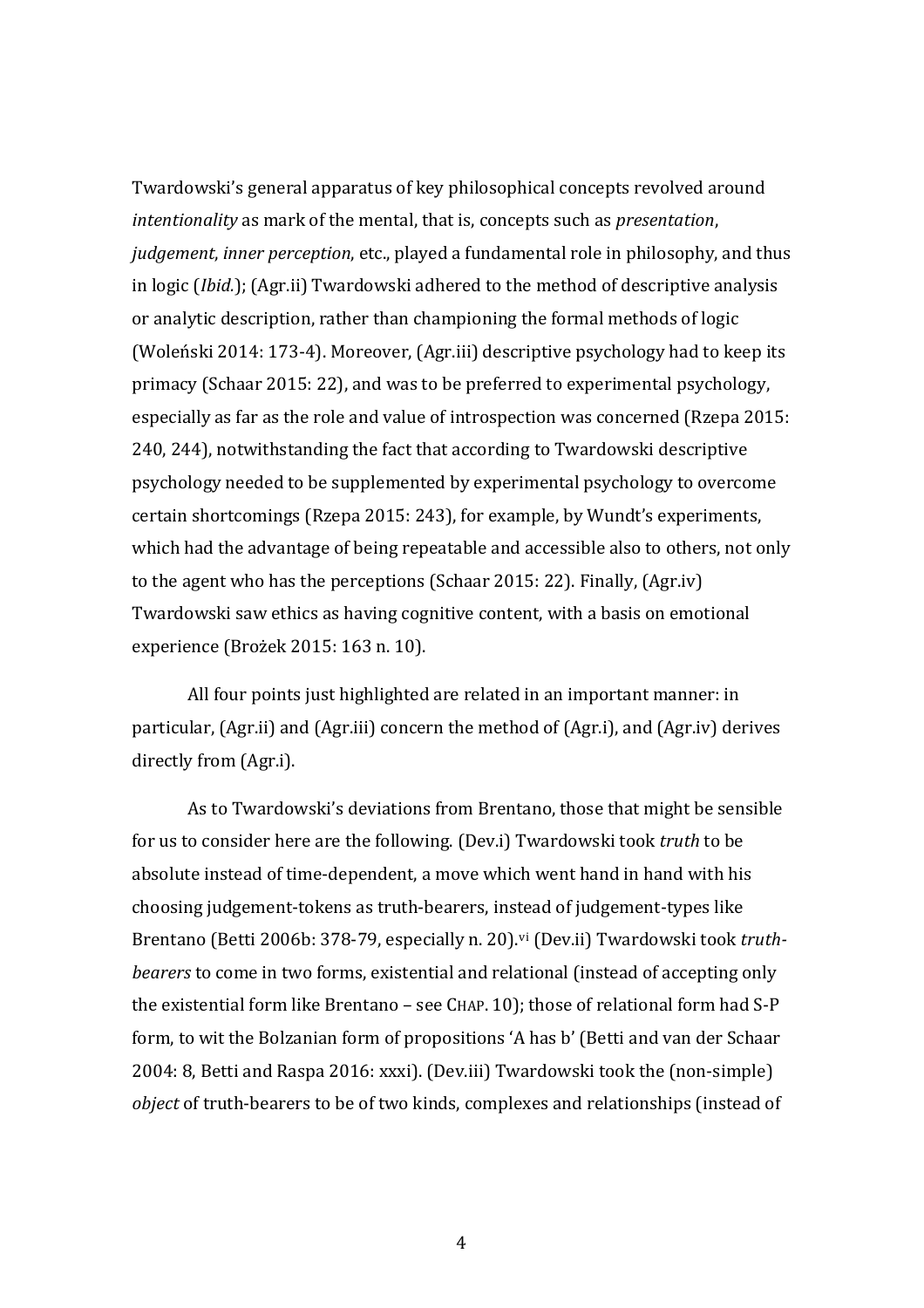one kind, complexes, as Brentano did), taking relationships to be Bolzano-like relationships of *having* between an object *A* and quality *b*. Twardowski's relationships as objects of judgements are special objects that have been likened to (Betti and van der Schaar 2004), or straightforwardly identified with (Betti and Raspa 2016), a state of affairs. (Dev.iv) Twardowski accepted *non-existing objects* in his ontology, a consequence of his specific grafting of the content-object distinction onto Brentano's theory of intentionality (Betti 2013: §2, §5); in this way, Twardowski legitimated Aristotle-style metaphysics (whether or not broadened with non-existents) as a respectable field of inquiry. Lastly, (Dev.v) by contrast with Brentano's theism (see CHAP. 27), Twardowski had a rather complicated relationship with religion (Brożek 2012: ch. 7, §2).<sup>[vii](#page-16-3)</sup>

\* \* \*

Let's now ask: to what extent did the Lvov-Warsaw School follow the elements above, in particular the agreements, the 'Brentano-Twardowski doctrines'? Given the sheer scope of such an investigation – (Woleński 1989: 15, 352-3) offers an incomplete list of *eighty* exponents of the Lvov-Warsaw School – nothing remotely near to an exhaustive answer is going to follow in the next couple of pages, nor is it in fact as yet available. At any rate, a credible conjecture should at least take the following into account.

Even if the School's most renowned exponents were formal logicians (notably Łukasiewicz, Leśniewski, and Tarski), Twardowski trained philosophers also in many other fields: epistemology, ethics, aesthetics, and, importantly for us, psychology. Indeed, as it was common in his time, and in keeping with (Agr.i), Twardowski saw psychology as one of the 'philosophical sciences'.[viii](#page-16-4) Now, as I show elsewhere (Betti 2006a, Betti, 2016), it was the logicians that were *least* influenced, when not outright critical of, the first two 'Brentano-Twardowski doctrines' (the foundational role of psychology in logic, and the primacy of descriptive analysis over formal logic). By contrast, the psychologists (and some of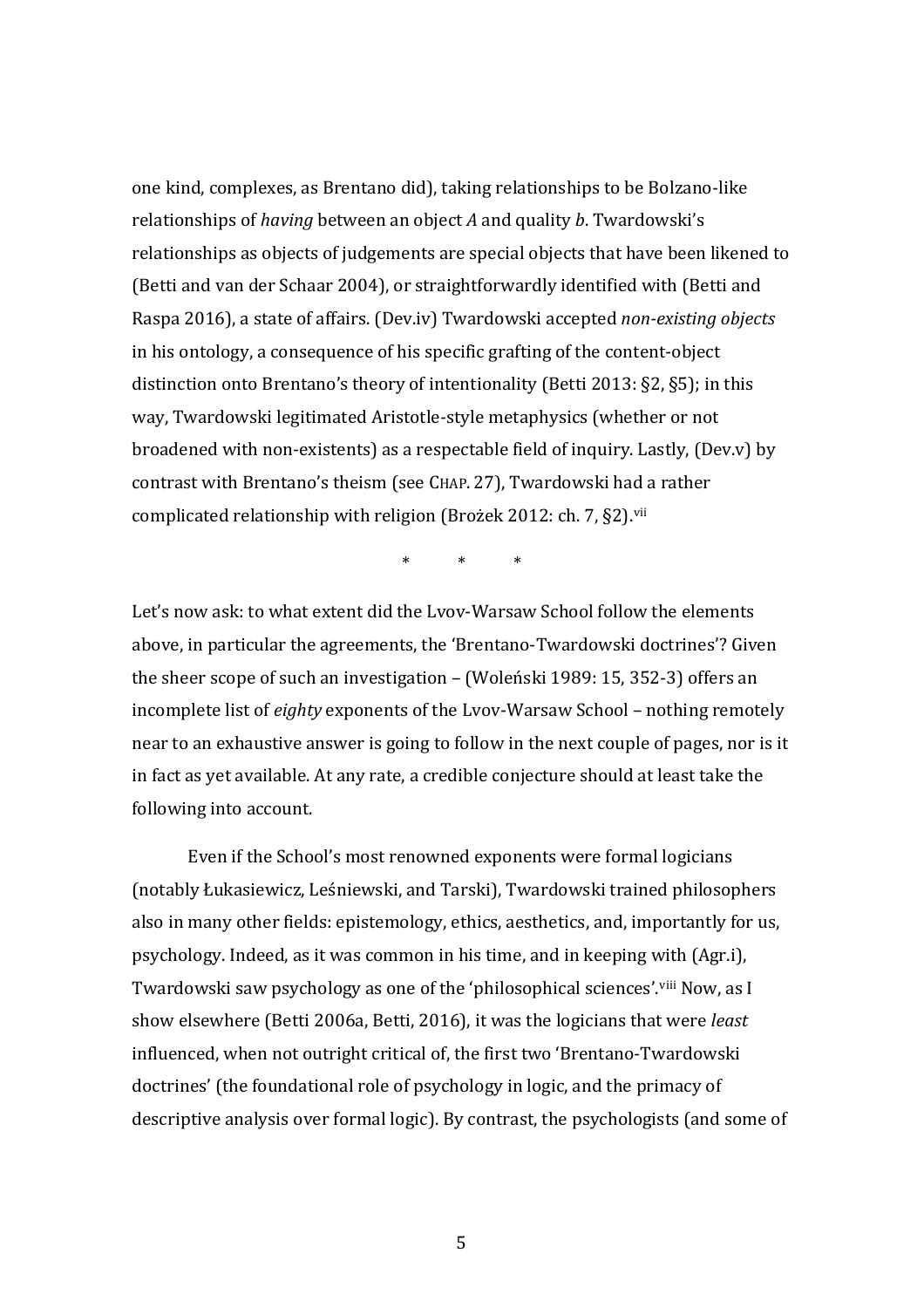the ethicists, arguably) seem to have built upon all four doctrines (Agr.i-iv) – while also taking up some of the deviating elements, notably Twardowski's absolutist position on truth (Dev.i). This is ratified by Kotarbiński's 1933 overview of what was going on in Polish philosophy at the time. After mentioning absolutism as a common trait of the School (notably the sole non-metaphilosophical trait he mentions), Kotarbiński writes:

The group of the psychologists [has] come far less further from the original direction of the School than the logicians. I am thinking of Władysław Witwicki ... Stefan Baley … Stefan Błachowski ... and Mieczysław Kreutz... (Kotarbiński 1933: 220)<sup>[ix](#page-16-5)</sup>

The main role is however played since a while by the Warsaw School, headed by three exponents of the logicistic direction: Prof. J. Łukasiewicz, Prof. S. Leśniewski and lecturer A. Tarski. (Kotarbiński 1933: 222)

In light of the above, a promising general reconstruction of the influence of (the early) Brentano upon the Lvov-Warsaw School should center around local and (inter)national developments in those philosophical fields that were soon to become separate scientific disciplines, to wit: psychology and logic. For a first sample, let's now take a brief look to a small selection of first-generation Lvov-Warsaw exponents.

### **2. The 'Brentano-Twardowski' doctrines in the Lvov-Warsaw School**

#### *2.1 (Mostly) agreements: primacy of psychology and descriptive analysis*

Tadeusz Czeżowski (1889-1981) is considered the [m](#page-16-6)ost Brentanian among Twardowski's students (Brożek 2012: ch. 10, §2.2.).<sup>x</sup> He followed Brentano's idiogenetic theory of judgement (Czeżowski 1925) and – at least after 1938 (Łukasiewicz 2006: 204 ff.) – a Brentano-like 'existential' reading of judgments (though modified as in (Dev.iii) above). He also clearly endorsed the method of analytic description (Agr.ii) – 'the most certain method of philosophy' (Czeżowski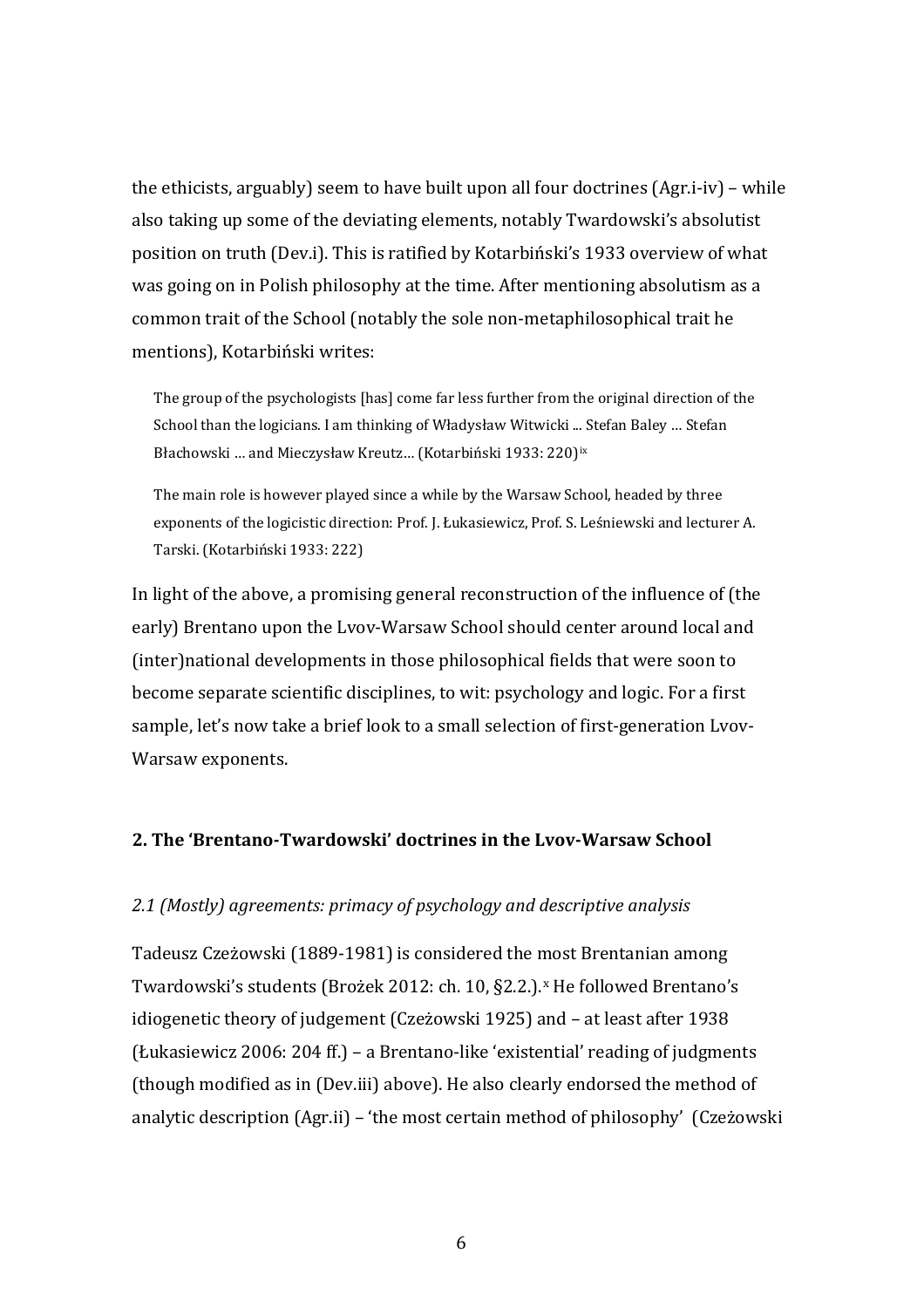1956: 51) – which, as mentioned, is key to Brentano's descriptive psychology as a science yielding self-evident, certain statements, and fundamental to its foundational role with respect to other sciences. The method consists in inferring general and apodictic statements from an analysis by a certain form of intuition of a single example taken to represent a totality, for instance '*every* mental phenomenon has its object' or 'in *every* conviction the existence of its object is asserted or negated' (Czezowski 1956: 44). Among examples of works in psychology that apply the method of analytic description, Czeżowski mentions Witwicki's psychological analysis of the concept of ambition (Witwicki 1900, the first PhD dissertation that Twardowski supervised).

Władysław Witwicki (1878-1948) was one of Twardowski's closest pupils. Though active in several other fields, including ethics, aesthetics, and philosophy of culture, he is most known for his work in psychology. He authored the first handbook of psychology in Poland (Witwicki 1925), a work reflecting introspection-based psychology *á la* Brentano. In keeping with (Agr.iii) above, in 1902 Witwicki visited both the Brentanian Alois Höfler in Vienna (see CHAP. 40), and Wundt's famous laboratory in Leipzig (Jadczak 1997: 30). Witwicki developed *cratism*, a theory including a concept similar to that of inferiority complex developed later by Alfred Adler, the main difference being Witwicki's positive evaluation of ambition (Nowicki 1982 63). Particularly interesting for (Dev.v) is Witwicki's work in psychology of religion, which was very critical of religion as meaningless (Grzymała-Moszczyńska 2008: 580). Worth mentioning in this connection is *La foi des éclairés* ('The Faith of the Enlightened'), written in 1935 but published in French four years later (Witwicki 1939), after editorial difficulties in Poland (Nowicki 1982: 8). In Witwicki 1939, he anticipated the idea of *cognitive dissonance* to explain religious belief among educated people – the *éclairés* of the title, today's individuals with an MA degree, say (Grzymała-Moszczyńska 2008: 581), by drawing upon conceptualisations resting on Alexius Meinong's concept of assumption (see CHAP. 32).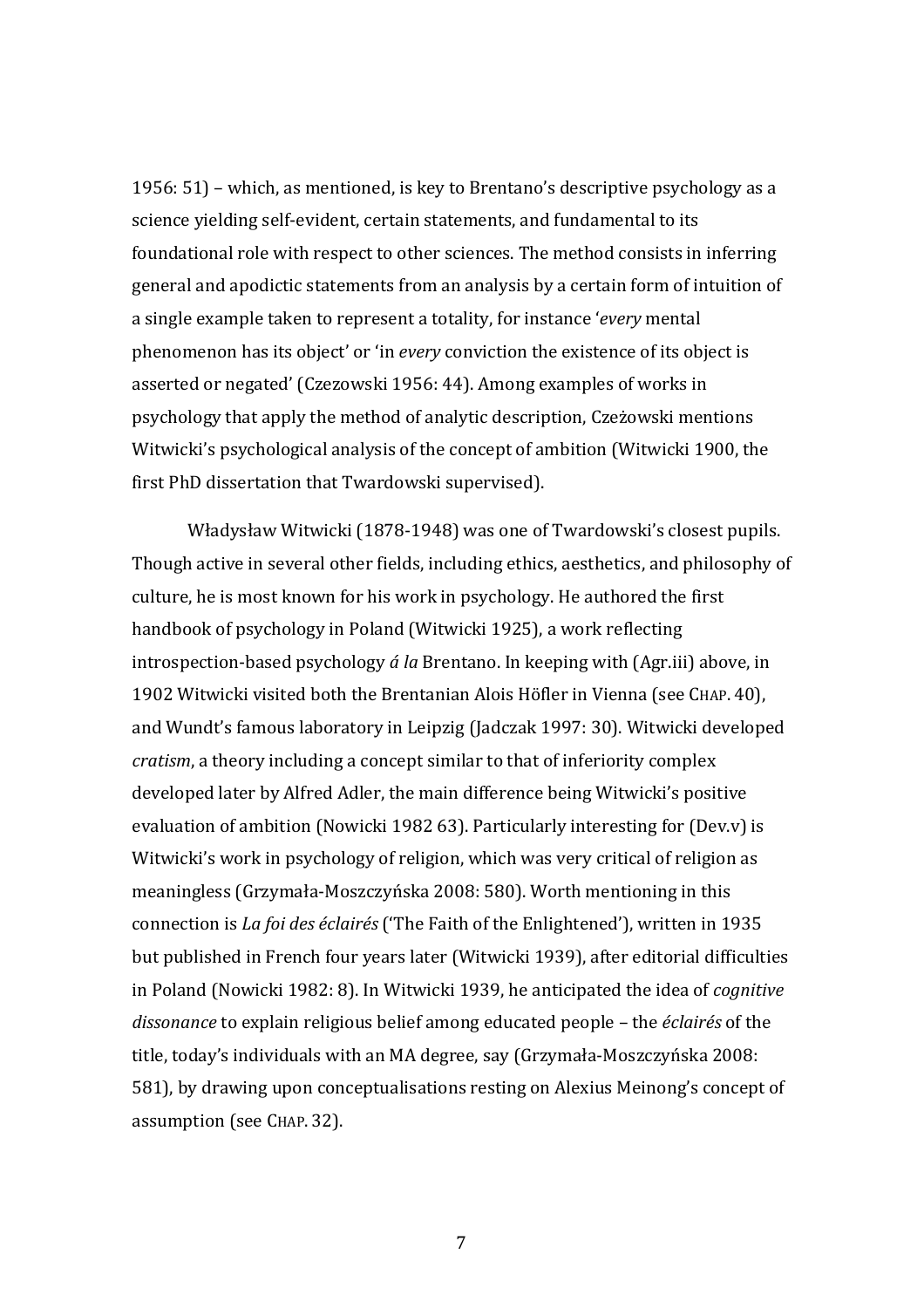#### *2.2 (Mostly) disagreements: anti-psychologism in logic and formal methods*

Singularly scarce are discussions of Brentano's ideas in the *oeuvre* of Kazimierz Ajdukiewicz (1890-1963). As Brożek (2012: ch. 10, §2.2.) also notices, there is, tellingly, no mention of Brentano in *Main Trends in Philosophy* (Ajdukiewicz 1923), a famous philosophical anthology in Poland. Although we find one mention of Brentano's existential reading of the traditional S-P syllogistic forms in Ajdukiewicz 1937, Ajdukiewicz calls such reading 'without existential import' – something that goes right against Brentano's view. Finally, Ajdukiewicz 1937, a popularising overview article on trends and currents in present-day philosophy, in which Ajdukiewicz quotes about a hundred other philosophers in six pages, devotes as much space to Brentano as to e.g. Mach and Avenarius, or Heidegger.

Likewise, despite the (dis)similarities between the reism of Tadeusz Kotarbiński (1886-1981) and Brentano's post-1904 position (see CHAP. 15), Kotarbiński's *oeuvre* contains little acknowledgment of Brentano, except for a few cursory niceties,<sup>[xi](#page-16-7)</sup> and for Kotarbiński 1966. The latter, together with Kotarbiński 1970, is particularly telling for us. Kotarbiński 1966 explains that the reason for his lack of consideration for Brentano's ideas as a young philosopher was his antipsychologistic interest in formal logic; Kotarbiński 1970 mentions in a critical tone Brentano's view that psychology was 'even the main part of philosophy'.

This brings us to two towering figures of Polish logic, Jan Łukasiewicz (1878-1956) and Stanisław Leśniewski (1886-1939), most famously associated, respectively, with many-valued logics and with a nominalistic system of the foundations of mathematics and a formal mereology (roughly, classical extensional mereology). Both Łukasiewicz and Leśniewski had early traditional beginnings in logic (up to around 1915), during which they adhered to (Dev.i-iii) together with Kotarbiński, sometimes in an even stronger version. For instance, as regards the form of truth-bearers (Dev.ii), Łukasiewicz and Leśniewski departed completely from Brentano in taking *all* truth-bearers to have S-P form (Betti 2016: §2);<sup>[xii](#page-16-8)</sup> as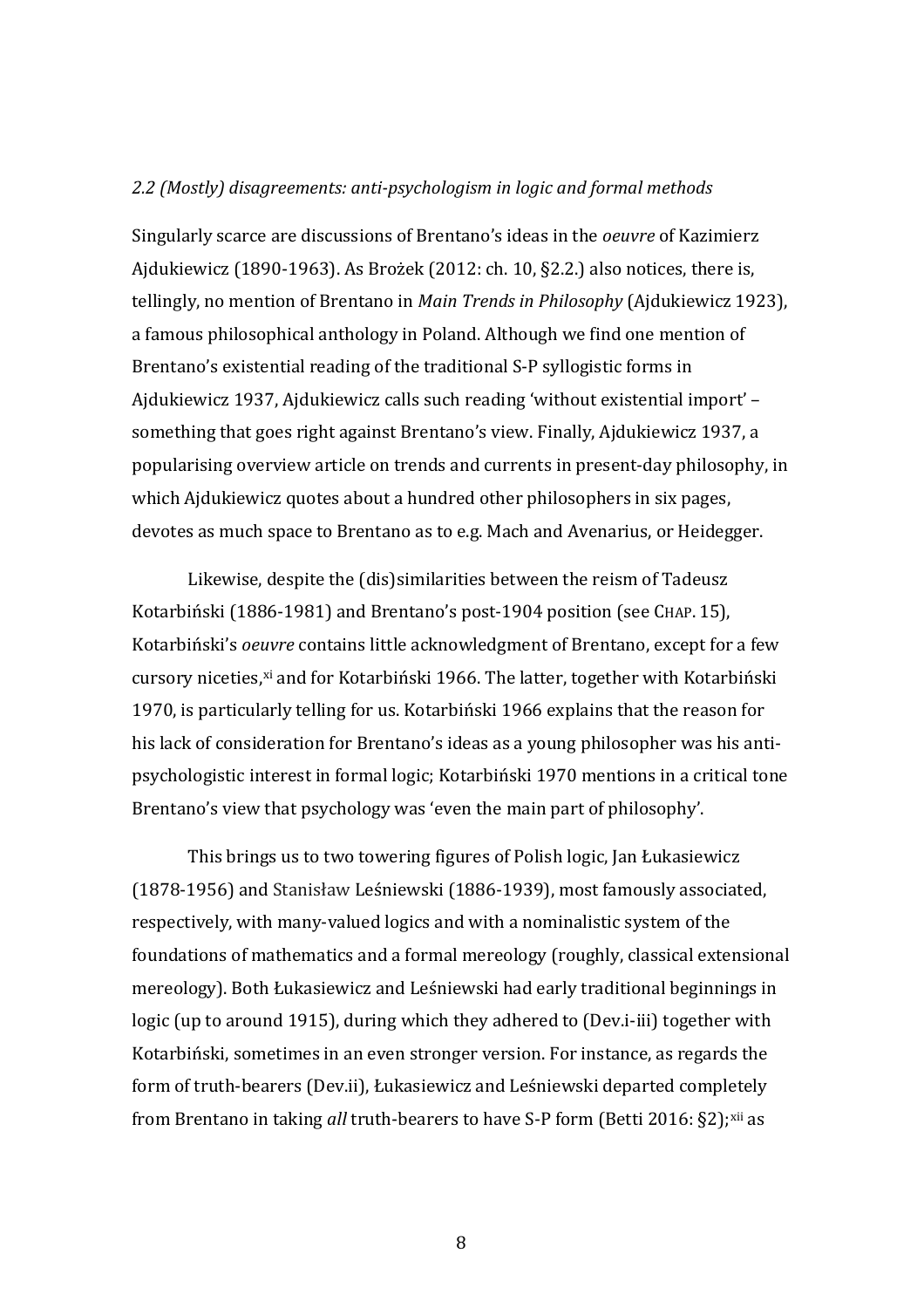regards (Dev.iii), they all took relations of inherence (as opposed to Brentano's complex objects) as objects of their truth-bearers of choice (*ibid.*).

No matter how strongly one might desire to find some element of general Brentanian continuity even in the Brentano-deviant traits I have mentioned, Leśniewski and Łukasiewicz forcefully recanted those traits as poor traditional 'philosophico-grammatical' beginnings. One might want to insist that Łukasiewicz's and Leśniewski's early beginnings still were influenced, respectively, by Marty, Mill and Husserl, and by Meinong, but in doing so, one should not forget that those juvenile flirtations were soon over; as soon as Russell's *Principia* and Frege's *Grundgesetze* arrived in Poland, what was kept of those beginnings were only those parts that could be recast into deductive theories using formal methods. In little known sources, Łukasiewicz appears as the most virulent anti-Brentanian of Twardowski's pupils.<sup>[xiii](#page-16-9)</sup> By contrast with (Agr.ii), he radicalized as it were the scientific approach to philosophy into what Twardowski was to define as 'symbolomania', i.e. the acceptance of formal methods as the only method of philosophy (cf. Brożek 2012: ch. 10, §2.2.).<sup>[xiv](#page-16-10)</sup> According to Łukasiewicz, Twardowski's worst mistake, next to psychologism, was the (strongly related) fact that he did not keep up with the newest developments in mathematical logic – or, as it was called then, *logistics*.

I had been disliking the psychologism cultivated by Twardowski already for long time.… The apparatus of ideas and problems that Twardowski brought with him from Vienna to Lvov was incredibly poor and sterile. Whether a conviction was a mental phenomenon of a separate kind or a connection of concepts was incessantly under discussion, intuitions, presentations, concepts, their content and object were incessantly under discussion, and no one knew whether the analyses carried out … belonged to psychology, logic or grammar. (from Łukasiewicz's 1949-54 diary, quoted in Betti 2006a: 64)

Łukasiewicz's points, minus the contempt, resonate in every published piece by Kotarbiński in which the heritage of the 'Twardowski-Brentano doctrines' is discussed in the context of the developments of the relationship between logic and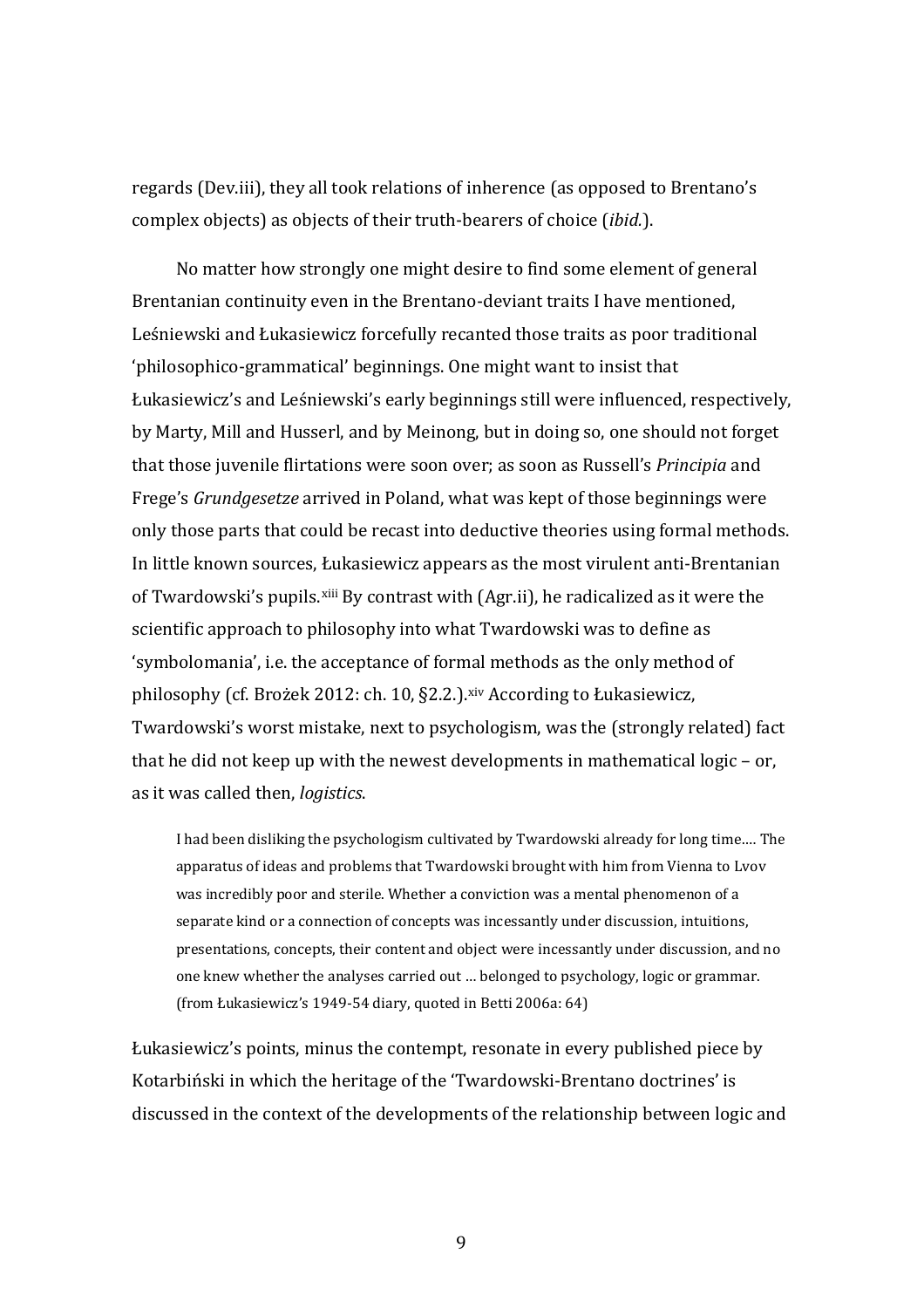psychology with respect to philosophy ("From today's perspective, the times of psychologism, when formal logic considered itself as a part of psychology, appear prehistorical", Kotarbiński 1933: 221). Łukasiewicz's points are also indirectly confirmed – from the opposite point of view, this time – in letters to Twardowski from those pupils who instead remained closer to the master's original doctrines.<sup>[xv](#page-16-11)</sup>

### **3. Conclusion**

The influence of Brentano on the Lvov-Warsaw School was all-pervading as far as metaphilosophical ideals such as rationality and scientifically oriented precision and clarity of style were concerned. As far as specific doctrines were concerned, however, things stand otherwise. The considerations in this paper suggest that it might be sensible to investigate the issue further from the perspective of the general historical development, in and outside Poland, of those disciplines that, at the time, were about to become independent sciences: logic and psychology, and including, importantly, their relationship to philosophy. For the more an exponent of the Lvov-Warsaw School was involved in the development of formal *logic* as a discipline, or *logistics*, it seems, the further away s(he) was from what I have marked as 'Twardowski-Brentano doctrines'; whereas the closer s(he) was to *psychology* as a discipline, the closer s(he) stayed to those doctrines. To test this claim adequately, a more extensive investigation, preferably aided by quantitative analysis, of the works of the exponents of the Lvov-Warsaw School (ideally, all eighty!) would be desirable.

#### **References**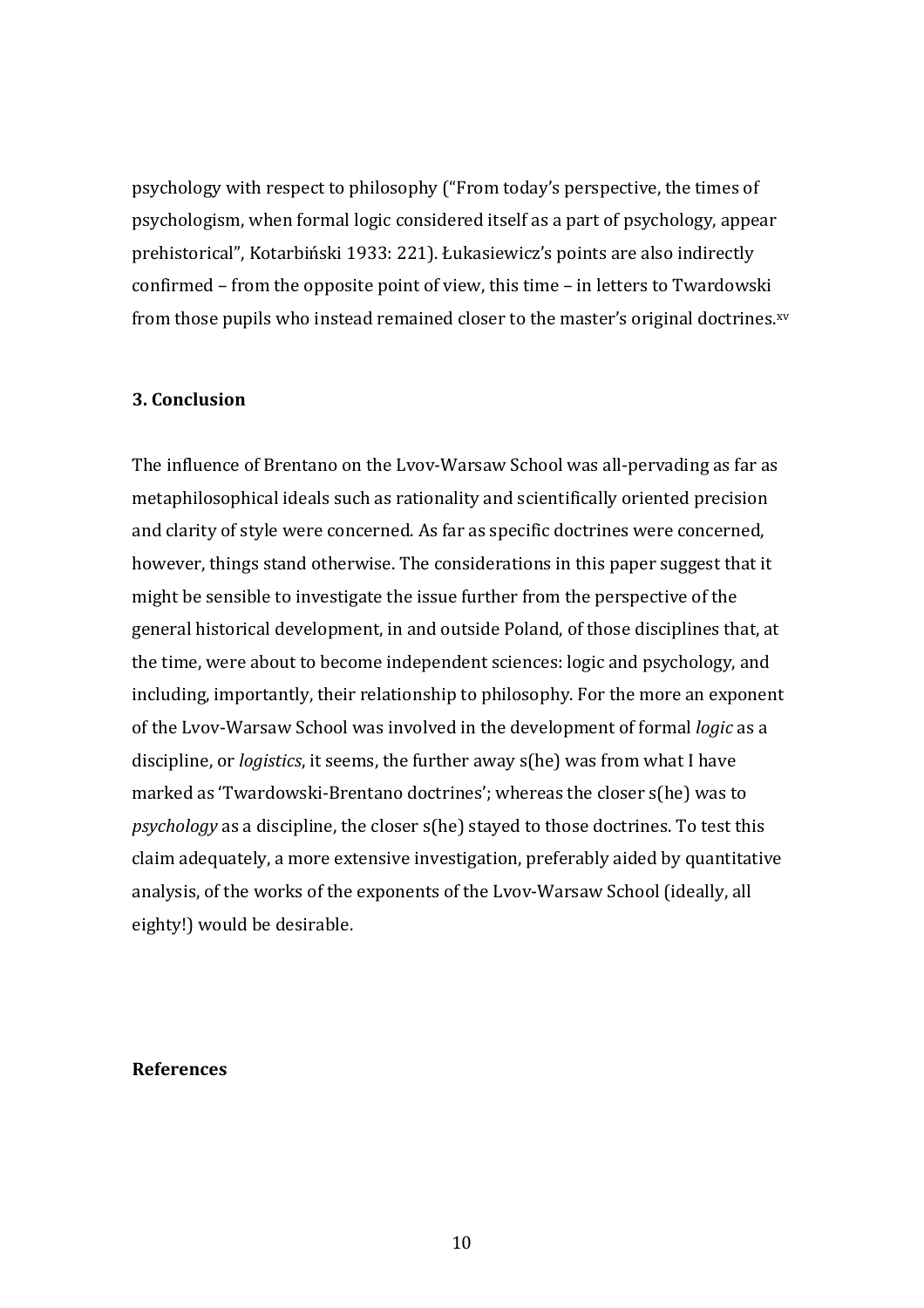- Ajdukiewicz, K., 1937. Kierunki i prądy filozofii współczesnej, in: Kalendarz IKC. Kraków, 78–84.
- ——1923. Główne kierunki filozofii w wyjątkach z dzieł ich klasycznych przedstawicieli (Teoria poznania, logika, metafizyka). K. S. Jakubowski, Lwów.
- Albertazzi, L., 1993. Brentano, Twardowski, and Polish Scientific Philosophy, in: Wolenski, J., Poli, R., Coniglione, F. (Eds.), Polish Scientific Philosophy: The Lvov-Warsaw School. Rodopi, 11-40.
- Betti, A., 2016. A Note on Early Polish Semantics, Bolzano and the Woleński Thesis [in proofs], in: Hartman, J., Rebus, J. (Eds.), Essays for Jan Woleński, Brill/Rodopi, Amsterdam/New York, NY.
- ——2013. We owe it to Sigwart! A new look at the content/object distinction in early phenomenological theories of judgment from Brentano to Twardowski, in: Textor, M. (Ed.), Judgement and Truth in Early Analytic Philosophy and Phenomenology. Palgrave Macmillan, Basingstoke, 74–96.
- ——2006a. The Strange Case of Savonarola and the Painted Fish. On the Bolzanization of Polish Thought, in Chrudzimski and Łukasiewicz (2006): 55–81.
- ——2006b. Sempiternal Truth. The Bolzano-Leśniewski-Twardowski Axis, in: Jadacki, J.J., Pasniczek, J. (Eds.), Lvov-Warsaw School: The New Generation, Poznan Studies in the Philosophy of the Sciences and the Humanities. Rodopi, Amsterdam and New York, 371–399.
- Betti, A., and Raspa, V., 2016. Einleitung zur Logik 1894/5, in: Kazimierz Twardowski - Logik: Wiener Logikkolleg. de Gruyter, Berlin, New York, vii– xxxviii.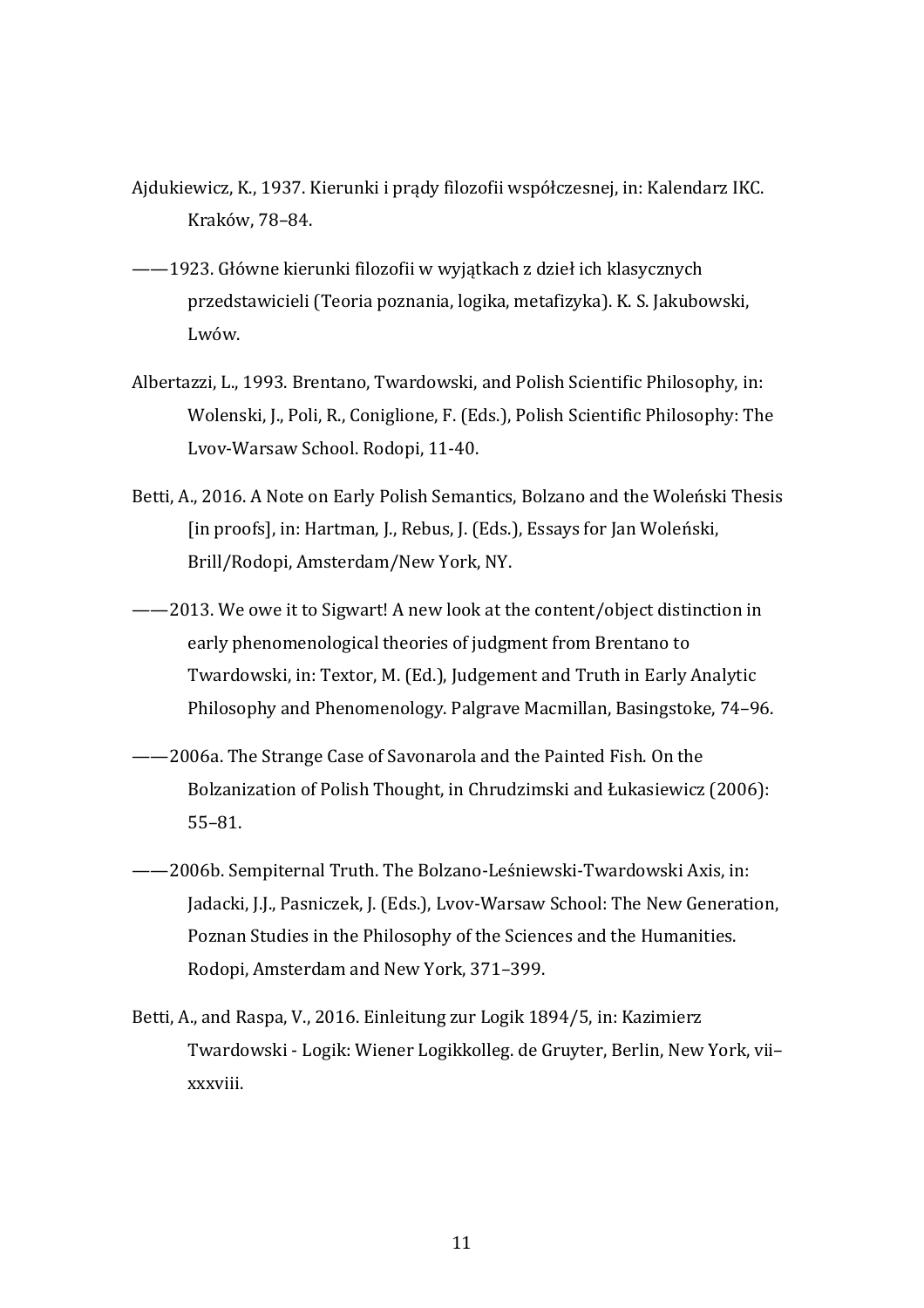- Betti, A., and van der Schaar, M., 2004. The Road from Vienna to Lvov Twardowski's Theory of Judgement between 1894 and 1897. Grazer Philosophische Studien 67, 1–20.
- Brożek, A., 2015. Kazimierz Twardowski on Philosophy and Science, in: Brożek, A., Chybińska, A., Woleński, J., Jadacki, J.J. (Eds.), Tradition of the Lvov-Warsaw School: Ideas and Continuations. Brill, Leiden/Boston, 153–176.

——2012. Kazimierz Twardowski: die Wiener Jahre. Springer-Verlag.

- Chrudzimski, A., Łukasiewicz, D. (Eds.), Actions, Products and Things. Brentano and Polish Philosophy. Ontos Verlag, Frankfurt am Main.
- Coniglione, F., 1997. Logica, scienza e filosofia in Tadeusz Czeżowski. Axiomathes 8, 191–250.
- Czeżowski, T., 1956. O metodzie opisu analitycznego (1953). Sprawozdania Towarzystwa Naukowego w Toruniu 7, 114–118. Pages refer to the English translation in Gumanski (ed.), *Knowledge, science, and values: a program for scientific philosophy*, Rodopi, Amsterdam/Atlanta.
- ——1925. Teoria pojęć Kazimierza Twardowskiego. Przegląd Filozoficzny XXVIII, 106–110.
- Giedymin, J., 1986. Polish Philosophy in the Inter-War Period and Ludwik Fleck's Theory of Thought-Styles and ThoughtCollectives, in: Cohen, R.S., Schnelle, T. (Eds.), Cognition and Fact: Materials on Ludwik Fleck. Springer Netherlands, 179–215.
- Grzymała-Moszczyńska, H., 2008. The "Faith of the Enlightened" by Władysław Witwicki: An Example of the Conflict Between Academic Research and Political Correctness, in: Junginger, H. (Ed.), The Study of Religion under the Impact of Fascism. Brill, Leiden/Boston, 577–589.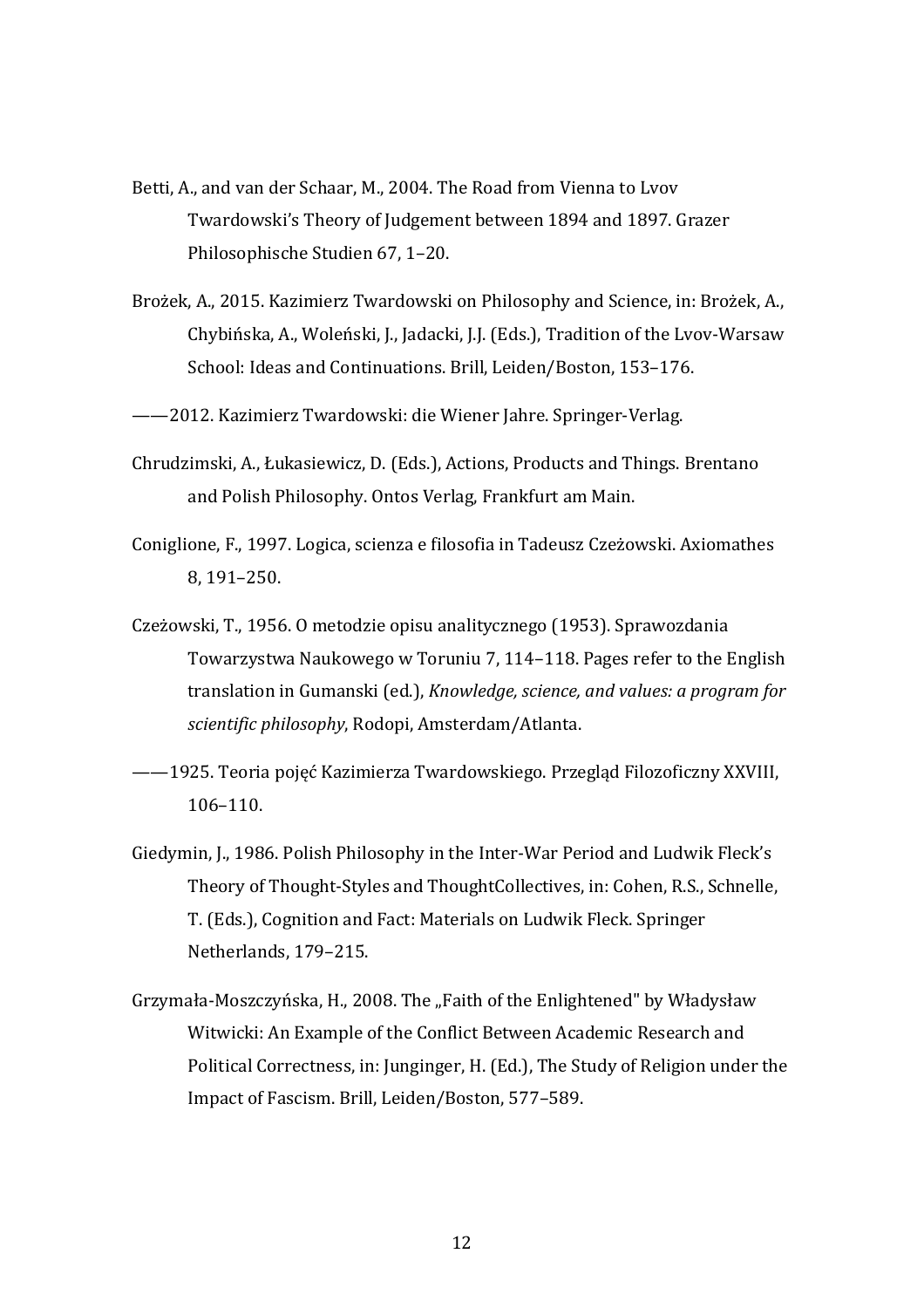- Haller, R., 1986. The Philosophy of Hugo Bergman and the Brentano School, in: Bar-On, A.Z. (Ed.), On Shmuel Hugo Bergman's Philosophy (Grazer Philosophische Studien 24). 15–28.
- Jadczak, R., 1997. Mistrz i jego uczniowie. Wydawnictwo Naukowe Scholar, Warszawa.
- Kotarbińska, J., 1932. Z zagadnień indeterminizmu na terenie fizyki. Przegląd Filozoficzny XXXV, 34–69.
- Kotarbiński, T., 1970. Logika jako szkolny przedmiot pomocniczy. Studia Logica 26, 99–105.
- ——1966. Franz Brentano comme reiste. Revue Internationale de Philosophie 20, 459–76.
- ——1933. Grundlinien und Tendenzen der Philosophie in Polen. Slawische Rundschau 5, 218–229.
- ——1929. Elementy teorji poznania: logiki formalnej i metodologji nauk. Wydawnictwo Zakładu Narodowego im. Ossolińskich, Lwów.
- Łukasiewicz, D., 2006. Brentanian philosophy and Czeżowski's conception of existence, in: Chrudzimski and Łukasiewicz (2006), 185–216.
- Łukasiewicz, J., 1936. Logistyka a filozofia. Przegląd filozoficzny 39, 115–131.
- Nowicki, A., 1982. Witwicki, Wiedza Powszechna. PWN, Warszawa.
- Rojszczak, A., 2006. From the Act of Judging to the Sentence: The Problem of Truth Bearers from Bolzano to Tarski. Springer, Dordrecht.
- Rzepa, T., 2015. The Humanistic Traits of Psychology at the Lvov-Warsaw School, in: Brożek, A., Chybińska, A., Woleński, J., Jadacki, J.J. (Eds.), Tradition of the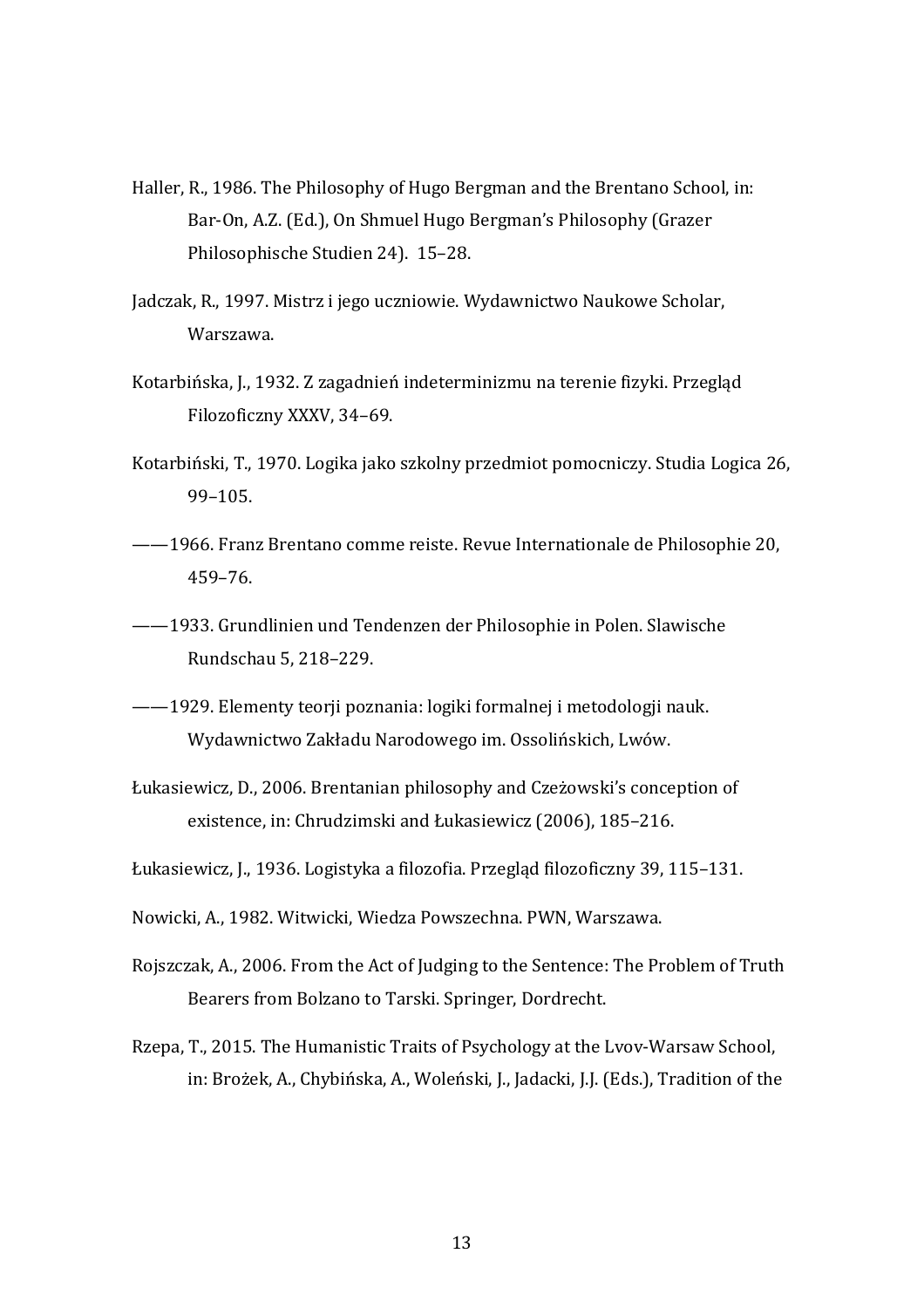Lvov-Warsaw School: Ideas and Continuations. Brill, Leiden/Boston, 153– 176.

- Schaar, M. van der, 2015. Kazimierz Twardowski: A Grammar for Philosophy. Brill, Leiden.
- Twardowski, K., 1904. Przemówienie na otwarciu Polskiego Towarzystwa Filozoficznego we Lwowie (1904) VII, 239–243. Eng. Transl. in Twardowski, K., 2014. On Prejudices, Judgments and Other Topics in Philosophy. Brill/Rodopi, Amsterdam/New York, NY, 45-50.
- Twardowski, K., 1912. O czynnościach i wytworach—Kilka uwag z pogranicza psychologii, gramatyki i logiki, in: Księga Pamiątkowa Ku Uczczeniu 250-Tej Rocznicy Założenia Uniwersytetu Lwowskiego Przez Króla Jana Kazimierza. Nakładem Uniwersytetu lwowskiego, Lwów, 1–33.
- ——1926. Selbstdarstellung. (1926). Grazer Philosophische Studien 39 (1991), 1– 24.
- Witwicki, W., 1939. La foi des éclairés. F. Alcan, Paris.
- ——1925. Psychologja: dla użytku słuchaczów wyższych zakładów naukowych. Zakład Narodowy im. Ossolińskich, Lwów.
- ——1900. Analiza psychologiczna ambicji. Przegląd Filozoficzny 3, 26–49.
- Woleński, J., 2015. Lvov-Warsaw School, in: Zalta, E.N. (Ed.), The Stanford Encyclopedia of Philosophy.
- ——2014. Kazimierz Twardowski and the Development of Philosophy of Science in Poland, in: Galavotti, M.C., Nemeth, E., Stadler, F. (Eds.), European Philosophy of Science – Philosophy of Science in Europe and the Viennese Heritage, Dordrecht, Springer, 173–182.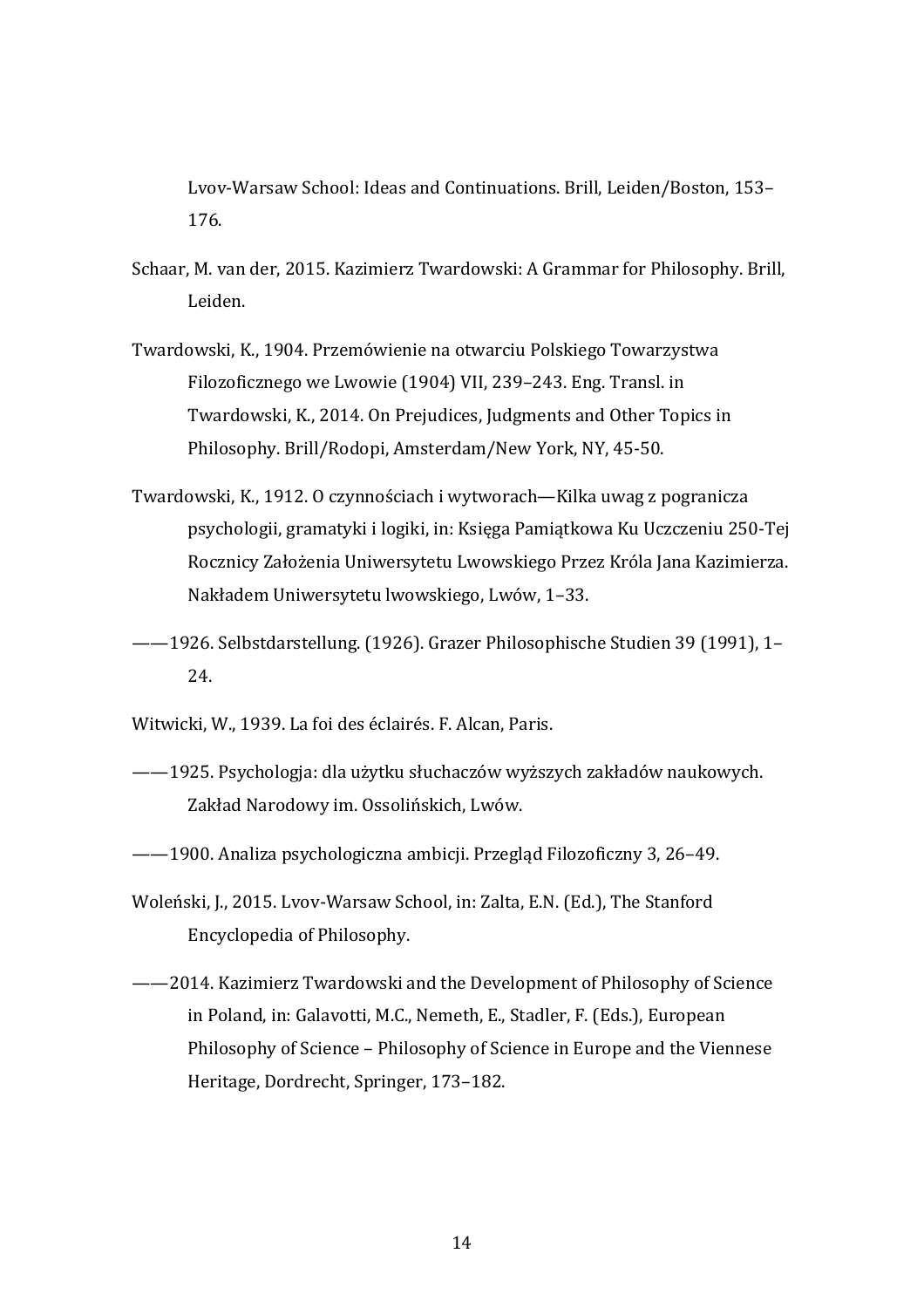——1989. Logic and Philosophy in the Lvov-Warsaw School. Dordrecht, Kluwer.

Woleński, J., and Simons, P., 1989. De Veritate: Austro-Polish Contributions to the Theory of Truth from Brentano to Tarski, in: The Vienna Circle and the Lvov-Warsaw School, Dordrecht, Springer, 391–442.

Zamecki, S., 1977. Koncepcja nauki w Szkole Lwowsko-Warszawskiej. Zakld Narodowy Im. Ossolińskich.

iv This was an important element of difference between the Poles and the Vienna Circle (see Łukasiewicz 1936 §II).

<sup>v</sup> Here I thus dissent from Albertazzi 1993: 28.

vi Note that we cannot ascribe e.g. (Dev.i) in full to the later Twardowski (1912), because according to the latter, the truths of logic aren't token-judgements (cf. Betti, 2006b: [15]).

vii I disregard here a possible (Dev.vi), i.e. the fact that Twardowski accepted four kinds of mental phenomena instead of three (Schaar 2015: 90).

viii See Brożek 2015: 158 and the references to Twardowski's writings there.

ix This and all other translations in this paper are my own.

<sup>x</sup> For an extensive introduction to Czeżowski, see Coniglione 1997.

xi Kotarbiński (1929), arguably his *opus majus,* contains exactly *one* insignificant footnote mentioning Brentano. It is appended to a discussion of psychology characterised in a non-Brentanian way as a *natural* science next to physics and biology.

xii Kotarbiński, and according to Łukasiewicz (2006: 202 ff.), Czeżowski at least at some point, endorsed (Dev.ii).

xiii The last three claims find their support in Betti 2006a: esp. 64-6, 69.

<span id="page-15-0"></span>i On this period of Twardowski's life, see Brożek 2012.

<span id="page-15-1"></span>ii For a problematisation, cf. Zamecki 1977: 33 ff. A good place to start for information on the Lvov-Warsaw School is (Woleński 2015).

<span id="page-15-2"></span>iii Along this line, Rojszczak (2006), followed by Schaar (2015), maintains that Brentano's choice of *judgments* as primary truth-bearers was influential on the choice of *meaningful sentences* as truthbearers in the majority of Twardowski's students (and up to Tarski).